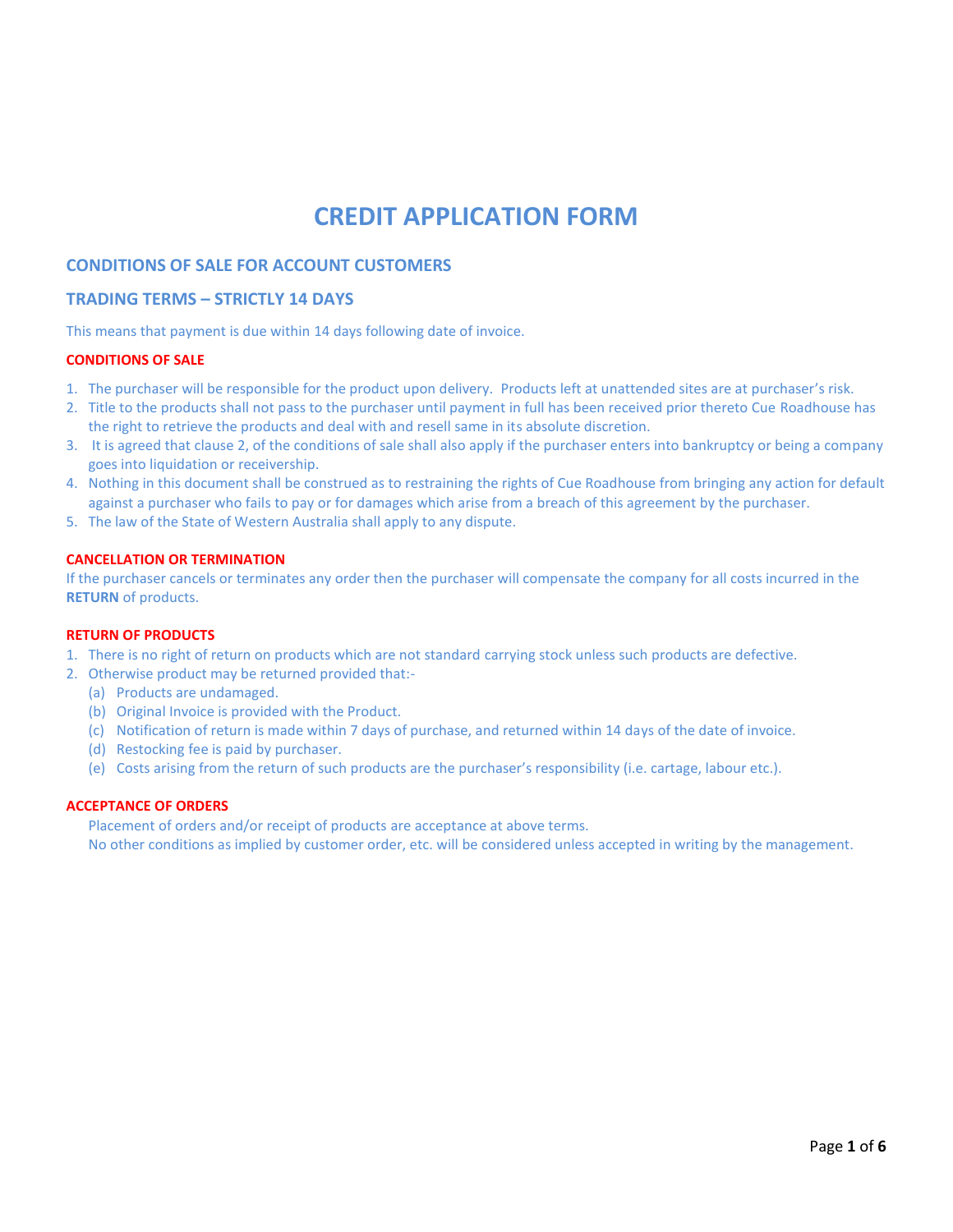# **CREDIT APPLICATION FORM**

## **CONFIDENTIAL INFORMATION FOR USE IN THIS ORGANISATION ONLY**

| <b>SOLE TRADER</b>                                            |                                |
|---------------------------------------------------------------|--------------------------------|
|                                                               |                                |
|                                                               |                                |
|                                                               |                                |
|                                                               | DATE REGISTERED                |
|                                                               |                                |
|                                                               |                                |
|                                                               |                                |
|                                                               |                                |
|                                                               | <b>HOUSE - RENT/BUYING/OWN</b> |
| PREVIOUS ADDRESS (If at current address is less than 2 years) |                                |
|                                                               |                                |
|                                                               |                                |
|                                                               |                                |

| DATE REGISTERED         |
|-------------------------|
|                         |
|                         |
|                         |
| <b>DATE OF BIRTH</b>    |
| HOUSE - RENT/BUYING/OWN |
|                         |

### **PARTNERSHIP**

|                          |  | DATE REGISTERED |              |
|--------------------------|--|-----------------|--------------|
| <b>BUSINESS PREMISES</b> |  |                 | <b>OWNED</b> |

## **NAMES AND ADDRESSES OF ALL PARTNERS**

| $\mathbf{4}$ |  |
|--------------|--|
|              |  |
|              |  |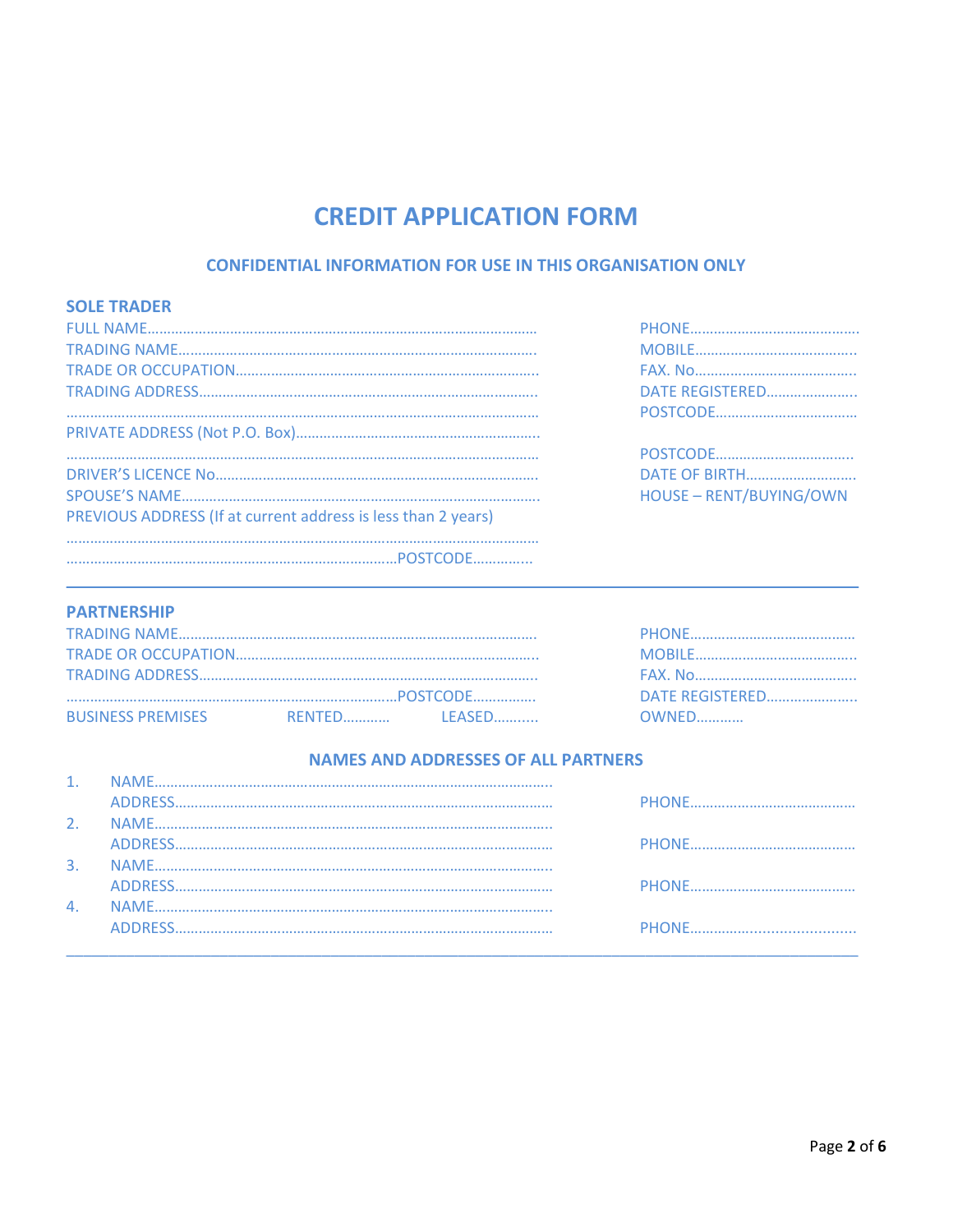| <b>COMPANIES: The Director Guarantee on this form MUST BE COMPLETED</b>                                                                                                                                                   |                    |                                                              |                  |                                                                                                                                                                                                                                                                                                                                                                                        |
|---------------------------------------------------------------------------------------------------------------------------------------------------------------------------------------------------------------------------|--------------------|--------------------------------------------------------------|------------------|----------------------------------------------------------------------------------------------------------------------------------------------------------------------------------------------------------------------------------------------------------------------------------------------------------------------------------------------------------------------------------------|
|                                                                                                                                                                                                                           |                    |                                                              |                  | DATE REGISTERED                                                                                                                                                                                                                                                                                                                                                                        |
|                                                                                                                                                                                                                           |                    |                                                              |                  |                                                                                                                                                                                                                                                                                                                                                                                        |
| <b>BUSINESS</b>                                                                                                                                                                                                           |                    |                                                              |                  | OWNED                                                                                                                                                                                                                                                                                                                                                                                  |
|                                                                                                                                                                                                                           |                    |                                                              |                  |                                                                                                                                                                                                                                                                                                                                                                                        |
|                                                                                                                                                                                                                           |                    | <b>NAMES AND ADDRESSES OF ALL DIRECTORS</b>                  |                  |                                                                                                                                                                                                                                                                                                                                                                                        |
|                                                                                                                                                                                                                           |                    |                                                              |                  |                                                                                                                                                                                                                                                                                                                                                                                        |
|                                                                                                                                                                                                                           |                    |                                                              |                  |                                                                                                                                                                                                                                                                                                                                                                                        |
|                                                                                                                                                                                                                           |                    |                                                              |                  |                                                                                                                                                                                                                                                                                                                                                                                        |
|                                                                                                                                                                                                                           |                    | NOTE: TO OBTAIN CREDIT, DIRECTOR GUARANTEE MUST BE COMPLETED |                  |                                                                                                                                                                                                                                                                                                                                                                                        |
|                                                                                                                                                                                                                           |                    | <b>DIRECTOR GUARANTEE</b>                                    |                  |                                                                                                                                                                                                                                                                                                                                                                                        |
| IN CONSIDERATION of                                                                                                                                                                                                       |                    | <b>CUE ROADHOUSE ABN: 22 149 978 389</b>                     |                  |                                                                                                                                                                                                                                                                                                                                                                                        |
|                                                                                                                                                                                                                           | <b>Cue WA 6640</b> | Lot 50 Austin Street (243-247)                               |                  |                                                                                                                                                                                                                                                                                                                                                                                        |
|                                                                                                                                                                                                                           |                    |                                                              |                  |                                                                                                                                                                                                                                                                                                                                                                                        |
| with certain products supplied on credit or any account whatsoever I/we the undersigned Director/s of the Company: -<br>(Hereinafter jointly and severally called the "Guarantors") who are the directors/shareholders in |                    |                                                              |                  |                                                                                                                                                                                                                                                                                                                                                                                        |
| agree with you as follows:-                                                                                                                                                                                               |                    |                                                              |                  |                                                                                                                                                                                                                                                                                                                                                                                        |
| $\mathbf{1}$ .<br>products so supplied by you to the company on credit, as foresaid.                                                                                                                                      |                    |                                                              |                  | To guarantee to you and to be otherwise answerable and responsible to you, for the due payment by the company for all                                                                                                                                                                                                                                                                  |
| 2.                                                                                                                                                                                                                        |                    |                                                              |                  | This guarantee is a continuing guarantee and shall extend and apply to any products rendered (or as applicable), that shall<br>be supplied by you to the Company, its Agents, Nominees or Successors at law, and it is agreed that my/our liability under                                                                                                                              |
| this Guarantee is joint, several and irrevocable.                                                                                                                                                                         |                    |                                                              |                  |                                                                                                                                                                                                                                                                                                                                                                                        |
| 3.                                                                                                                                                                                                                        |                    |                                                              |                  | You shall be at liberty without discharging me/us from liability hereunder to grant time or other indulgence to the<br>Company in respect of products supplied by you to it as aforesaid and to accept payment from the Company in cash or by<br>means of negotiable instruments and to treat the Company in all respects as though I/we were jointly liable with it as                |
| debtors to you, instead of being merely sureties for the Company.<br>4.                                                                                                                                                   |                    |                                                              |                  | That in order to give full effect to this guarantee, should the Company fail or neglect to pay your lawful demand within 14<br>days, we declare that you shall be at liberty to proceed against me/us directly at Guarantors as though I/we are principal<br>debtor/s and I/we hereby waive any of our rights as sureties which may at any time be inconsistent with the provisions of |
| this my/our guarantee.<br>IN THE EVENT of there being more than one Guarantor hereunder, their liability is joint and several.                                                                                            |                    |                                                              |                  |                                                                                                                                                                                                                                                                                                                                                                                        |
|                                                                                                                                                                                                                           |                    |                                                              |                  |                                                                                                                                                                                                                                                                                                                                                                                        |
| <b>DIRECTORS FULL NAME</b>                                                                                                                                                                                                | <b>TITLE</b>       | <b>SIGNED</b>                                                | <b>SIGNED AS</b> |                                                                                                                                                                                                                                                                                                                                                                                        |
|                                                                                                                                                                                                                           |                    |                                                              |                  |                                                                                                                                                                                                                                                                                                                                                                                        |
|                                                                                                                                                                                                                           |                    |                                                              |                  |                                                                                                                                                                                                                                                                                                                                                                                        |
|                                                                                                                                                                                                                           |                    |                                                              |                  |                                                                                                                                                                                                                                                                                                                                                                                        |
|                                                                                                                                                                                                                           |                    |                                                              |                  |                                                                                                                                                                                                                                                                                                                                                                                        |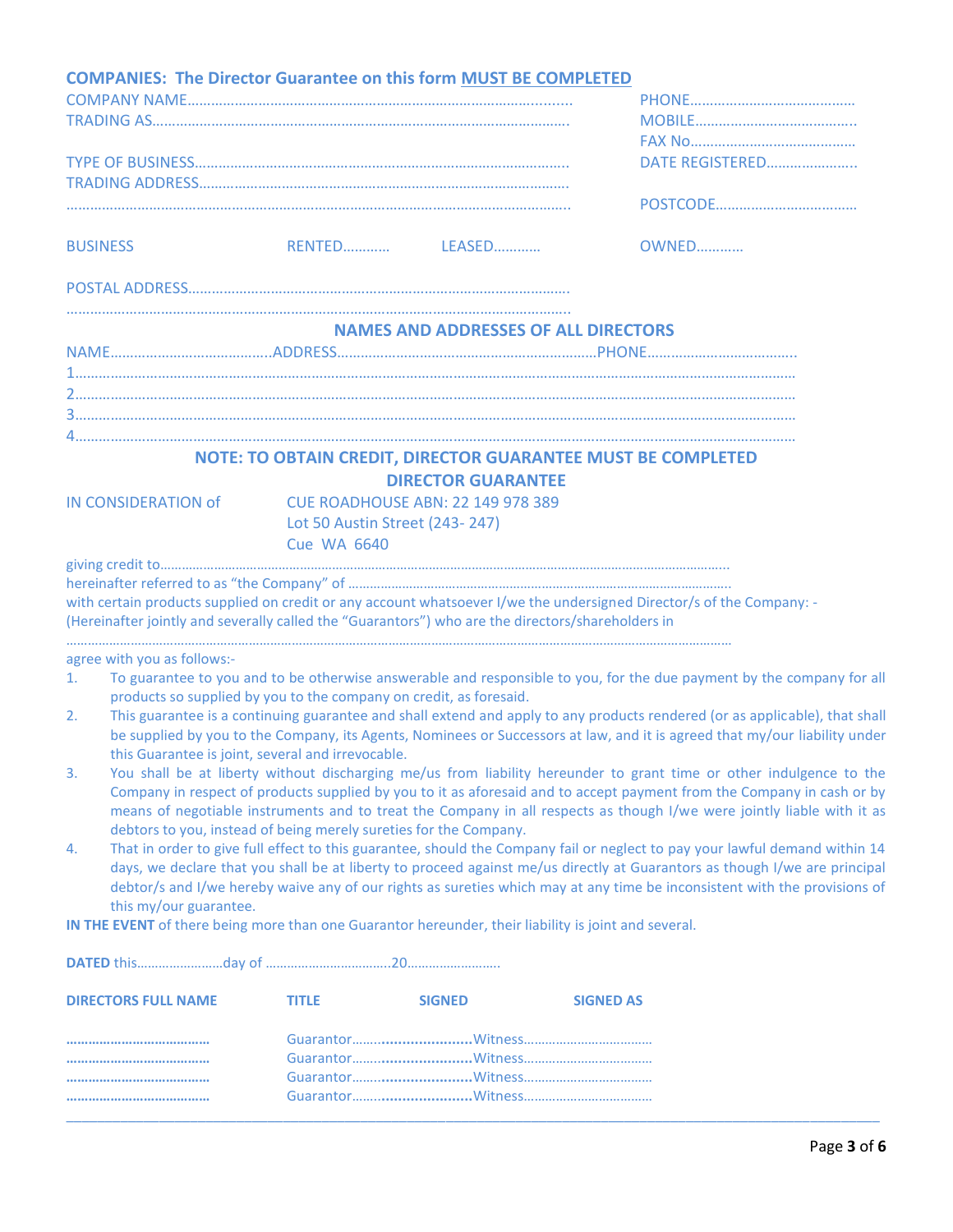# (PLEASE NOTE: CREDIT CAN ONLY APPLY TO \$200 / PER MONTH PURCHASES) **TRADE REFERENCES (BUSINESS ONLY) This Section to be completed in every case.**

|                | <b>NAME</b>                                                                                                       |  | <b>PHONE</b> |  |
|----------------|-------------------------------------------------------------------------------------------------------------------|--|--------------|--|
| $\mathbf{1}$ . |                                                                                                                   |  |              |  |
| 2.             |                                                                                                                   |  |              |  |
| 3.             |                                                                                                                   |  |              |  |
| 4.             |                                                                                                                   |  |              |  |
|                | <b>GENERAL INFORMATION</b>                                                                                        |  |              |  |
|                |                                                                                                                   |  |              |  |
|                |                                                                                                                   |  |              |  |
| 2.             | DETAILS OF PREVIOUS EMPLOYMENT IF TRADING LESS THAN 1 YEAR                                                        |  |              |  |
|                |                                                                                                                   |  |              |  |
| 3.             |                                                                                                                   |  |              |  |
|                | I/we declare the submitted facts to be true in every aspect and agree to comply with the trading terms and        |  |              |  |
|                | conditions of CUE ROADHOUSE and undertake to immediately advise you in writing of changes to our trading details. |  |              |  |
|                |                                                                                                                   |  |              |  |
|                |                                                                                                                   |  |              |  |
|                |                                                                                                                   |  |              |  |

## **GENERAL TERMS AND CONDITIONS OF CREDIT ACCOUNT**

- 1. I/we understand and acknowledge that normal trading terms are strictly 14 days and that payment is due by the  $14<sup>th</sup>$ following date of invoice.
- 2. I/we understand that an overdue account fee, may be charged on any overdue amounts at the rate of 1.5% per month.
- 3. Account keeping fee of \$5 per month for purchases under \$200.
- 4. I/we agree to pay any reasonable expenses incurred in obtaining or attempting to obtain payment of any overdue amount.

Cue Roadhouse reserves the right to refuse to accept for credit any goods which may be returned for credit more than seven days after the invoice for such goods.

Cue Roadhouse reserves the right to vary the Terms and Conditions at any time by giving 30 days prior notice in writing to the customer.

I/we acknowledge receipt of and accept the General Terms and Conditions of Sales and I/we certify that I/we are authorized to complete and sign this Credit Application Form and that the information provided is true and correct to the best of my/our knowledge.

Date of Application:  $/$  /  $/$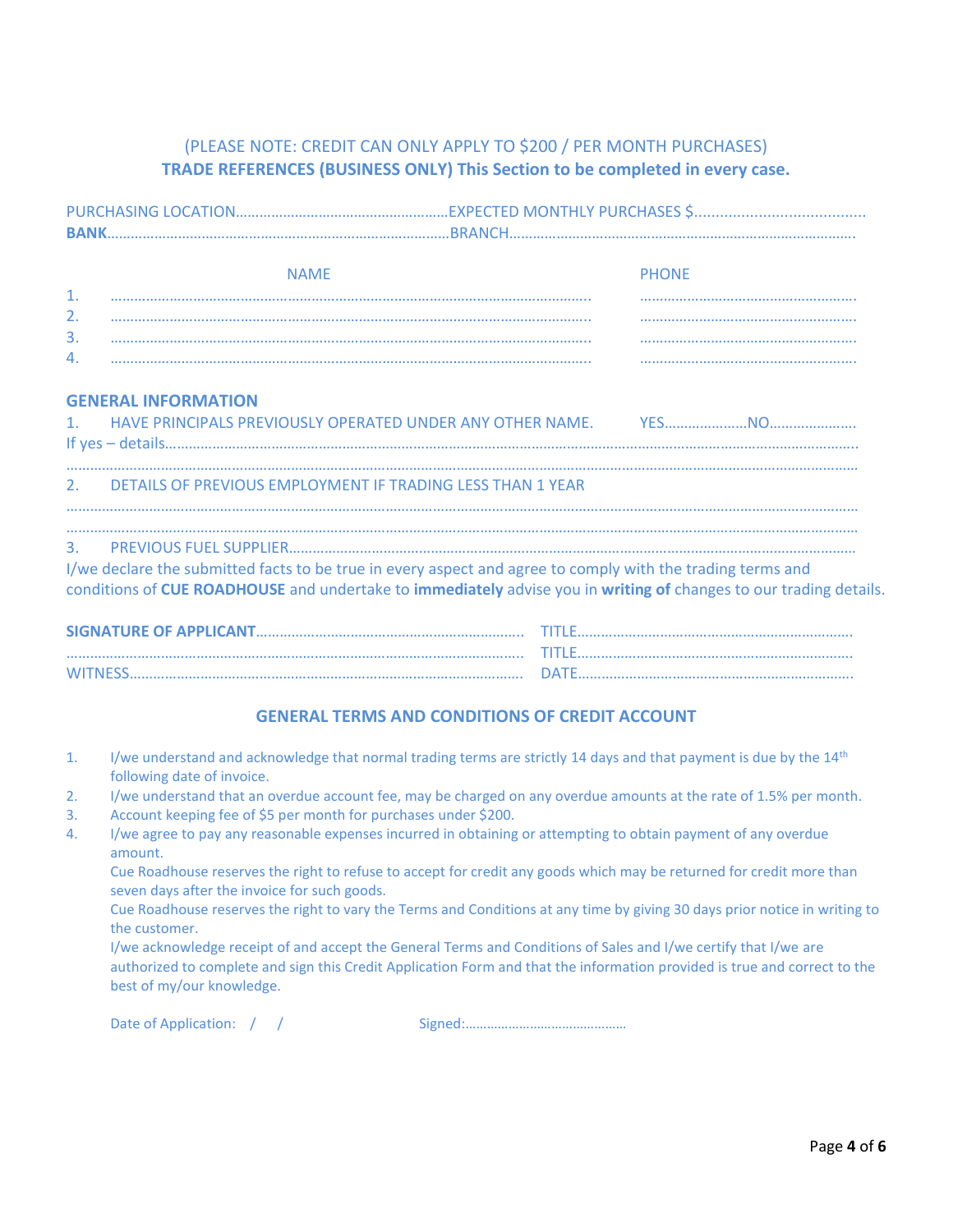# **NOTICE OF DISCLOSURE OF YOUR CREDIT INFORMATION TO A CREDIT REPORTING AGENCY**

Under Section 18E (8) (c) of the Privacy Act, Cue Roadhouse is allowed to give a Credit Reporting Agency personal information about your credit application. The information which may be given to an Agency is covered by Section 18E (1) of the Act and includes:

- Identity particulars (as permitted by the privacy Commissioner's determination issued under Section 18E (3).
- The fact that you have applied for credit and the amount.
- The fact that Cue Roadhouse is a current credit provider to you.
- Payments which become overdue more than 30 days, and for which collection action has commenced.
- Advice that payments are no longer overdue.
- Cheques drawn by you which have been dishonoured more than once.
- In specified circumstances, that in the opinion of Cue Roadhouse you have committed a serious credit infringement.
- That credit provided to you by Cue Roadhouse has been paid or otherwise discharged.

#### **ACKNOWLEDGEMENT AND CONSENTS IN RELATION TO THE PRIVACY AMENDMENT ACT 1990**

Cue Roadhouse considers it relevant to assess my/our application for personal credit. I/we agree to Cue Roadhouse obtaining a report about my/our commercial activities or commercial credit worthiness from a business which provides information about the commercial credit worthiness of persons.

I/we agree that Cue Roadhouse may give to and seek from any other credit providers named in this application and any credit provider that may be named in a credit report issued by a credit reporting agency information about my/our credit arrangements. I/we understand that this information can include any information about my/our credit worthiness, credit standing, credit history or credit capacity that credit providers are allowed to give or receive from each other under the Privacy Act.

I/we understand that this information may be used for the following purposes:

- To assess an application by me/us for credit.
- To notify other credit providers of a default by me/us.
- To exchange information with other credit providers to the status of this loan where I am in default with other credit providers.

**\_\_\_\_\_\_\_\_\_\_\_\_\_\_\_\_\_\_\_\_\_\_\_\_\_\_\_\_\_\_\_\_\_\_\_\_\_\_\_\_\_\_\_\_\_\_\_\_\_\_\_\_\_\_\_\_\_\_\_\_\_\_\_\_\_\_\_\_\_\_\_\_\_\_\_\_\_\_\_\_\_\_\_\_\_\_\_\_\_\_\_\_\_\_\_\_**

To assess my/our credit worthiness.

**Signed:………………………………………………Date:……………………………………………..**

**Signed:………………………………………………Date:……………………………………………..**